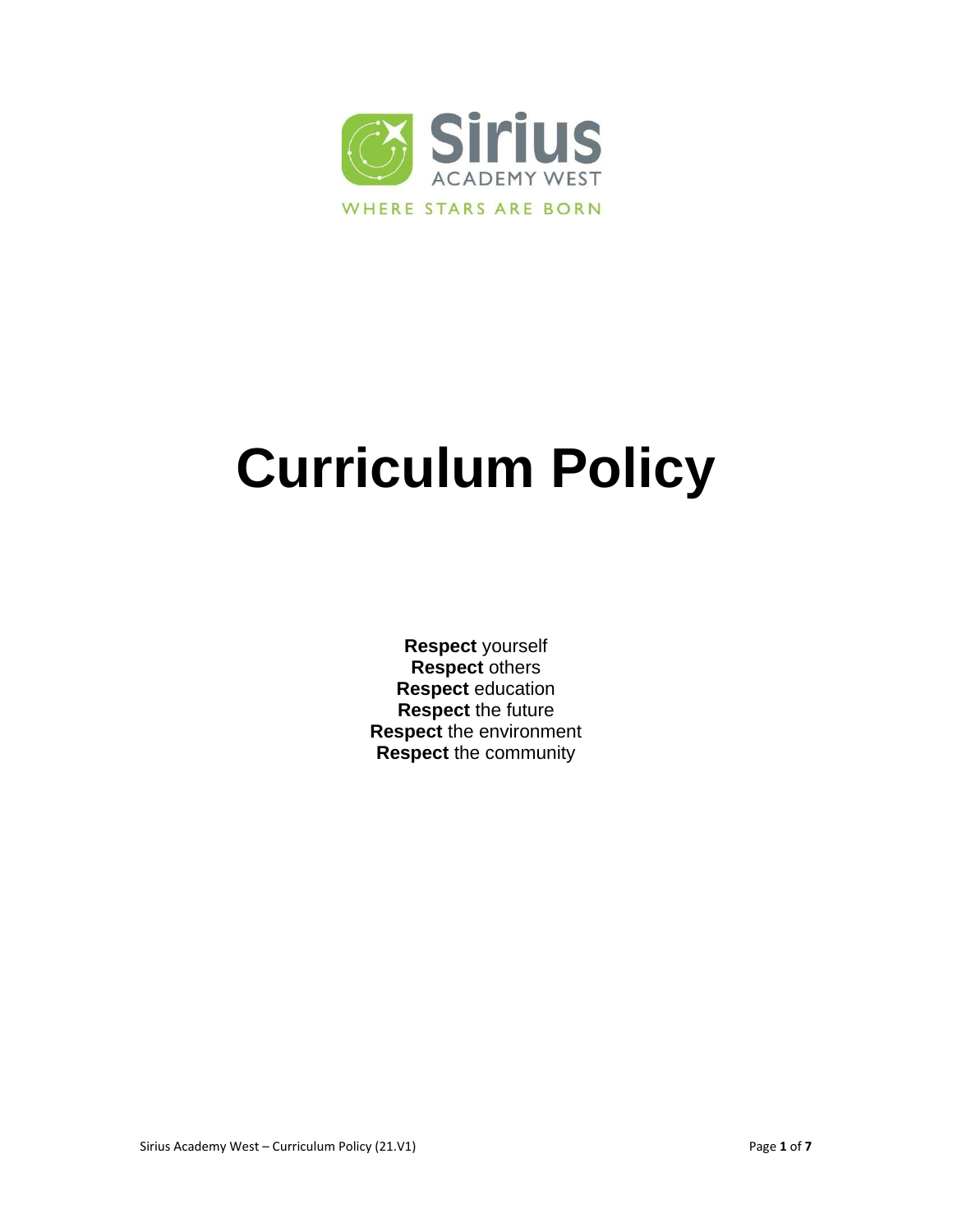# **Curriculum Policy**

#### **1 Introduction**

- 1.1 Sirius Academy West is part of the Constellation Trust. The Constellation Trust aims to be a Trust where individuals grow and communities flourish; a place where students and the communities work together to achieve the highest levels of learning and understanding of the world.
- 1.2 Every student is entitled to a curriculum that is rich and varied, challenging and inspiring and which enables every individual to achieve his or her potential to the highest possible standard, so that all, for the benefit of all, are able to shape their destinies and create a better world.
- 1.3 Every student is entitled to benefit from access to a curriculum and a range of learning experiences of the highest standard, which take account of unequal starting points that are provided irrespective of gender, ethnic background, age or disability.
- 1.4 Students benefit from access to a curriculum, which is rigorously planned to ensure breadth, depth and relevance and to enable progression, which takes account of needs and aspirations and which values and builds on the unique experiences of every individual.
- 1.5 Students extend and realise their potential when they participate in a curriculum that offers challenge, learning experiences and support matched to individual needs.
- 1.6 The curriculum at Sirius Academy West lies at the core of Academy activity. It should be broad and balanced, and meet the requirements of current legislation.

#### **2 Aims**

- To provide a statement of vision and set of policy principles for the curriculum which will underpin the work of Sirius Academy West
- To promote the full intellectual, personal, spiritual, moral, cultural and physical development of all students
- To promote British Values within all academies in the Trust
- To prepare students for the opportunities, responsibilities and experiences of adult life and for their next stage of education, training or employment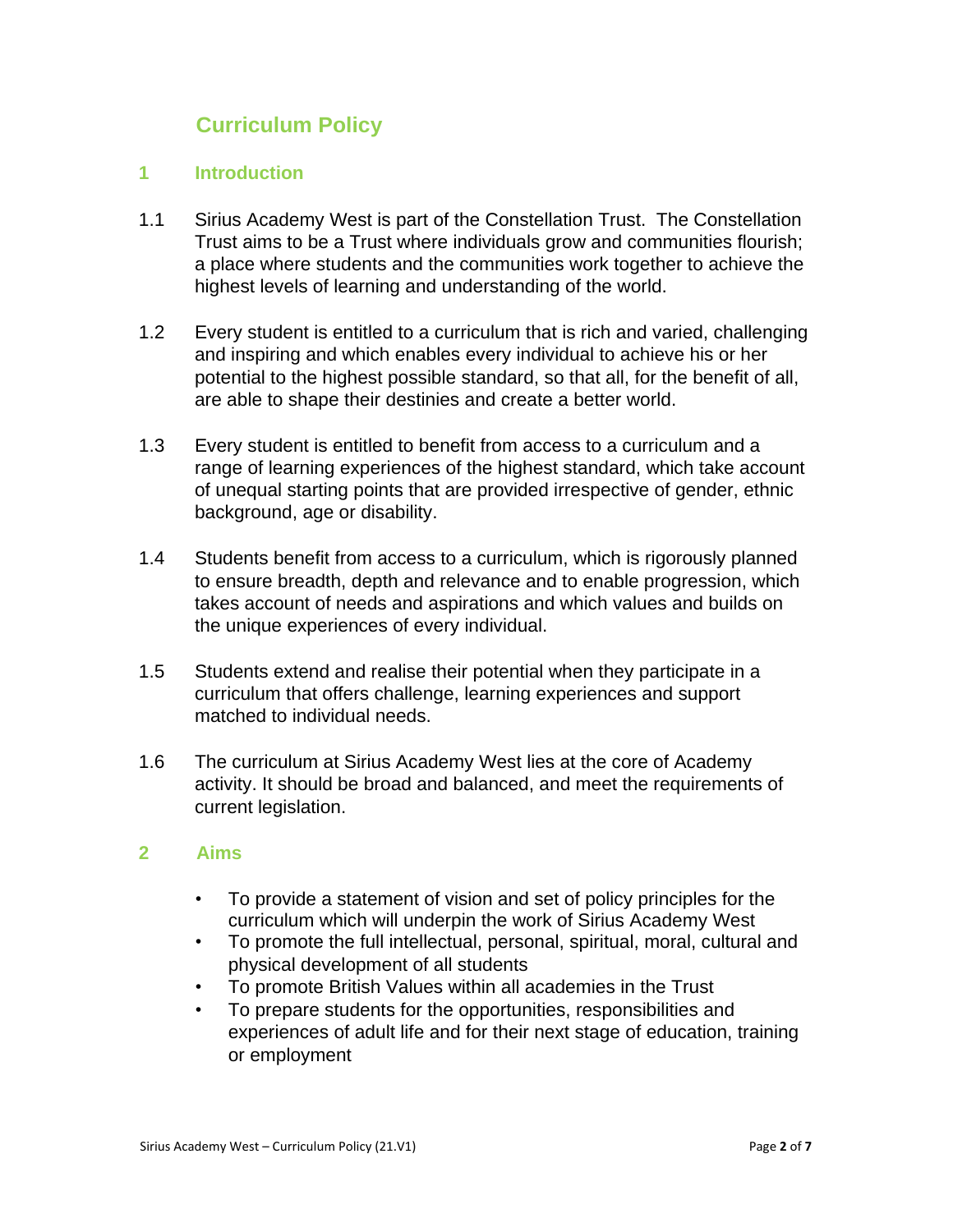#### **3 Managing the curriculum**

- 3.1 The Local Governing Body determine Sirius Academy West's Curriculum Policy. The policy is reviewed and monitored by the Head of School and the Deputy Heads of School.
- 3.2 Overall responsibility for the management of the Curriculum Policy lies with the Executive Principal, with most practical management aspects delegated to the Heads of School and Deputy Heads of School. Senior Leaders are attached to curriculum areas, with each area having a Curriculum Director. Curriculum Directors are responsible for the efficient and effective management and monitoring of their team areas and the implementation of the Academy curriculum in these areas.
- 3.3 Curriculum provision is monitored through an agreed whole Constellation Trust procedure. The Curriculum Directors monitor the delivery of the Academy curriculum. This process is in turn monitored by members of the Senior Leadership Team, who report to the Heads of School and in turn the Executive Principal.
- 3.4 The process of monitoring and curriculum evaluation feeds directly into the annual Academy Development Plan for each school in the Trust, which forms the basis of Academy planning and development over a minimum of twelve months.
- 3.6 Agreed changes arising from evaluations are incorporated in development plans and curriculum policy and are dated.

# **4 Schemes of work**

- 4.1 Detailed schemes of work are required in every curriculum subject in all Curriculum Areas in all academies and the Trust. The production of schemes of work is the responsibility of Curriculum Directors and the attached Senior Leader who monitor this process.
- 4.2 Schemes of work should include aims and objectives, resources to be used, classroom activities, literacy, numeracy, cross curricular themes, SMSC, British values and the use of ICT across the curriculum, differentiation, assessment and homework opportunities should be embedded and demonstrate clearly how teaching is linked to the National Curriculum and or specification.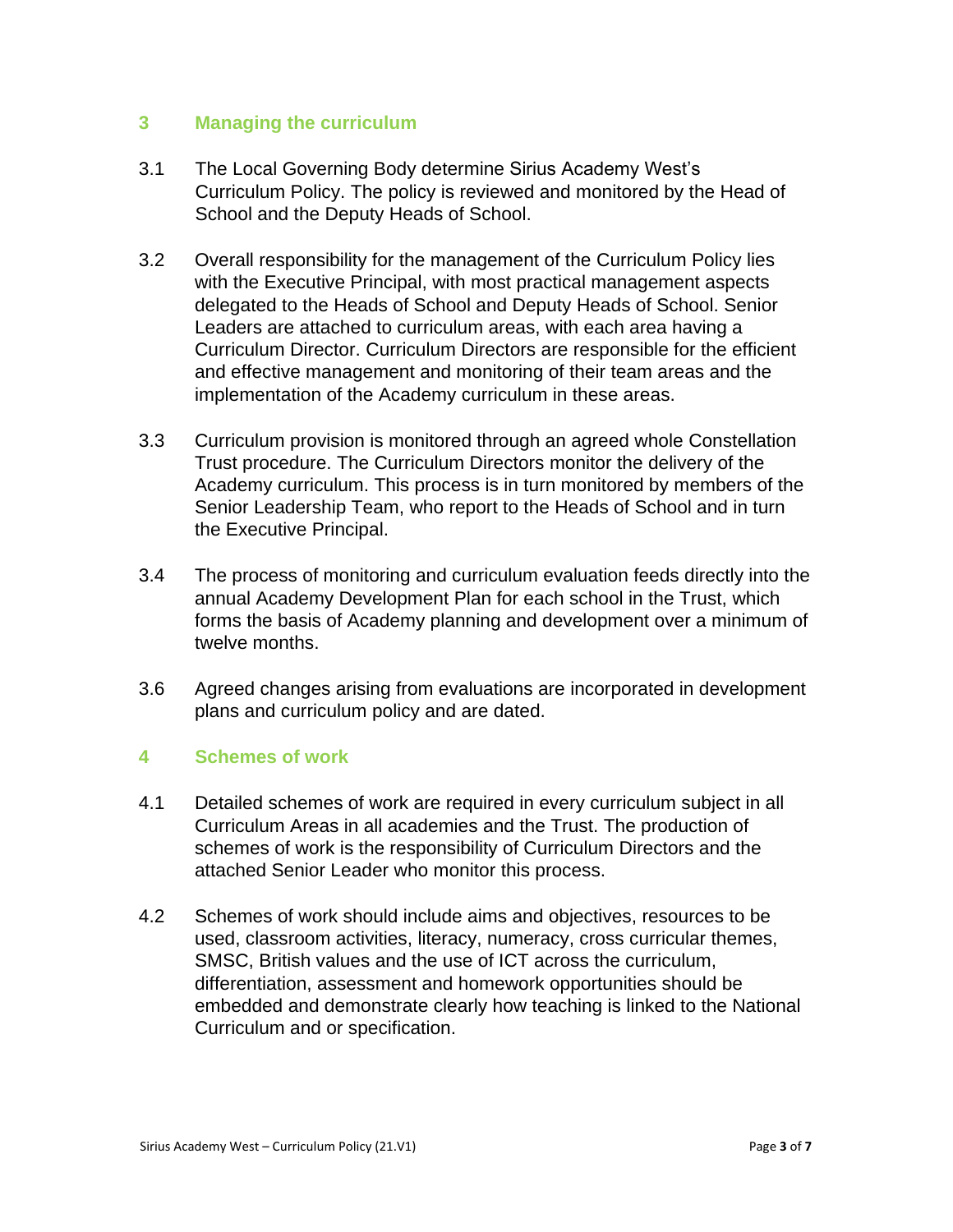- 4.3 Schemes of work must be constructed in accordance with the Academy's agreed long-term curriculum plans, and must plan for the learning development of students with the full range of aptitudes and abilities.
- 4.4 All schemes of work will be subject to regular review (annually in the first instance) by the relevant curriculum areas. The review process will be supported and monitored by the Assistant Vice Principals and Vice Principal for Quality of Education across the Trust.

# **5 Weekly/daily lesson plans**

- 5.1 Teaching staff are required to plan each lesson. However, such plans will refer to the detailed schemes of work and are therefore likely to be brief in content. Formal lesson planning is only required for formal observations during the quality assurance process.
- 5.2 Planning should be available for Curriculum Directors, members of the Senior Leadership Team and the Head of School to inspect.

# **6 Student grouping**

6.1 Sirius Academy West supports the use of banding by ability where practical and relevant within the Trusts' academies curriculum and timetable. Curriculum Directors in discussion with the Senior Leadership Team and the Academy timetable determine the exact nature of ability grouping in subject sets. However, final decisions on student grouping are the responsibility of the Head of School.

# **7 Extra-curricular activities**

7.1 A full programme of extra-curricular activities should be provided within all curriculum areas and are required to provide at least one extra-curricular activity either during lunchtimes or after school. However, the Local Governing Body recognises that the provision of such activities are not part of the contractual obligations of the teaching staff.

# **8 Curriculum content**

#### Key Stage 3

8.1 At Key Stage 3, all students follow a common curriculum that comprises English, Maths, Science, ICT, Technology, Modern Foreign Language, History, Geography, RE, PE, Art, Music and Drama. Some students follow a bespoke curriculum with an increased focus on literacy and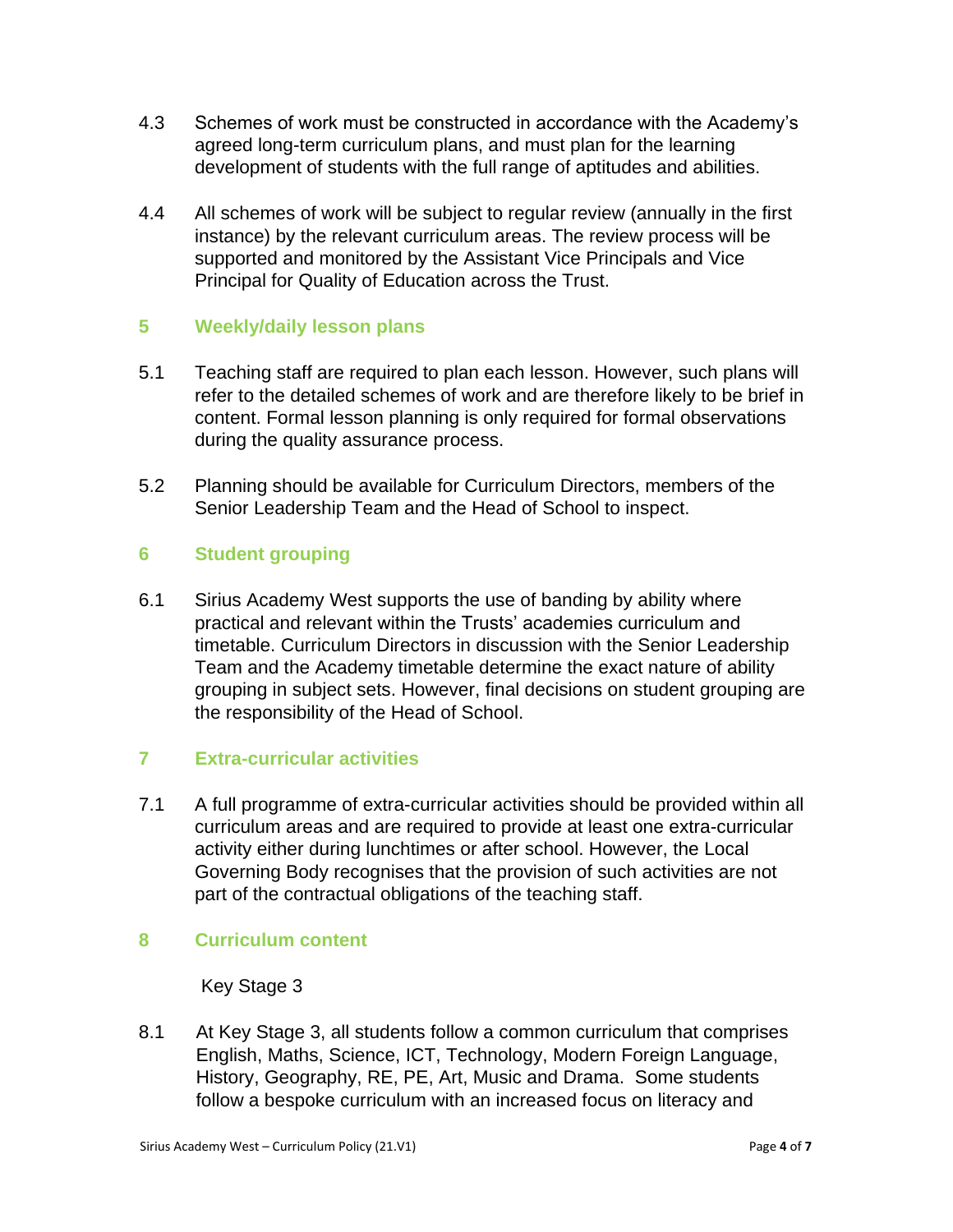numeracy. The contribution of individual subjects is enhanced by a range of activities which constitute the Academy's Enrichment Programme.

Key Stage 4

8.2 At Key Stage 4 students follow a broad curriculum including the subjects of English, Maths, Science and PE with a range of choices from GCSE and BTEC/ vocational options.

#### **9 Sixth Form**

- 9.1 The Post-16 curriculum at Sirius Academy West includes a range of subjects at A level and vocational courses at Level 3.
- 9.2 A wide range of curriculum enrichment opportunities are provided for Post-16 students. These are tailored to students individual needs and the wider HE/employer to ensure an agenda for all Post-16 students to have the best opportunity to access purposeful employment, higher education/training destinations.

#### **10 Spiritual, moral, social and cultural provision**

- 10.1 Every student is taught a programme of Personal, Social and Health Education through the tutorial programme. This programme includes a wide range of personal and social topics, and includes health and careers education. In addition, House Tutors will deliver a programme of active tutorial work that helps students to become independent. There are opportunities to explore spiritual and moral aspects of life throughout the curriculum. Students also cover RE, which specifically covers moral, spiritual and social aspects of human life, including a study of the major world religions.
- 10.2 Cultural education is provided by lessons in English, History, Drama, Music and Art but aspects of cultural education are found in all subject areas. Such education is also delivered through the programme of extra-curricular activities.
- 10.3 Citizenship is seen as a whole Academy issue that links what goes on in and out of lessons, based around three strands: social and moral responsibility, community involvement and political literacy.
- 10.4 Students are encouraged to participate in active citizenship throughout their time within Sirius Academy West.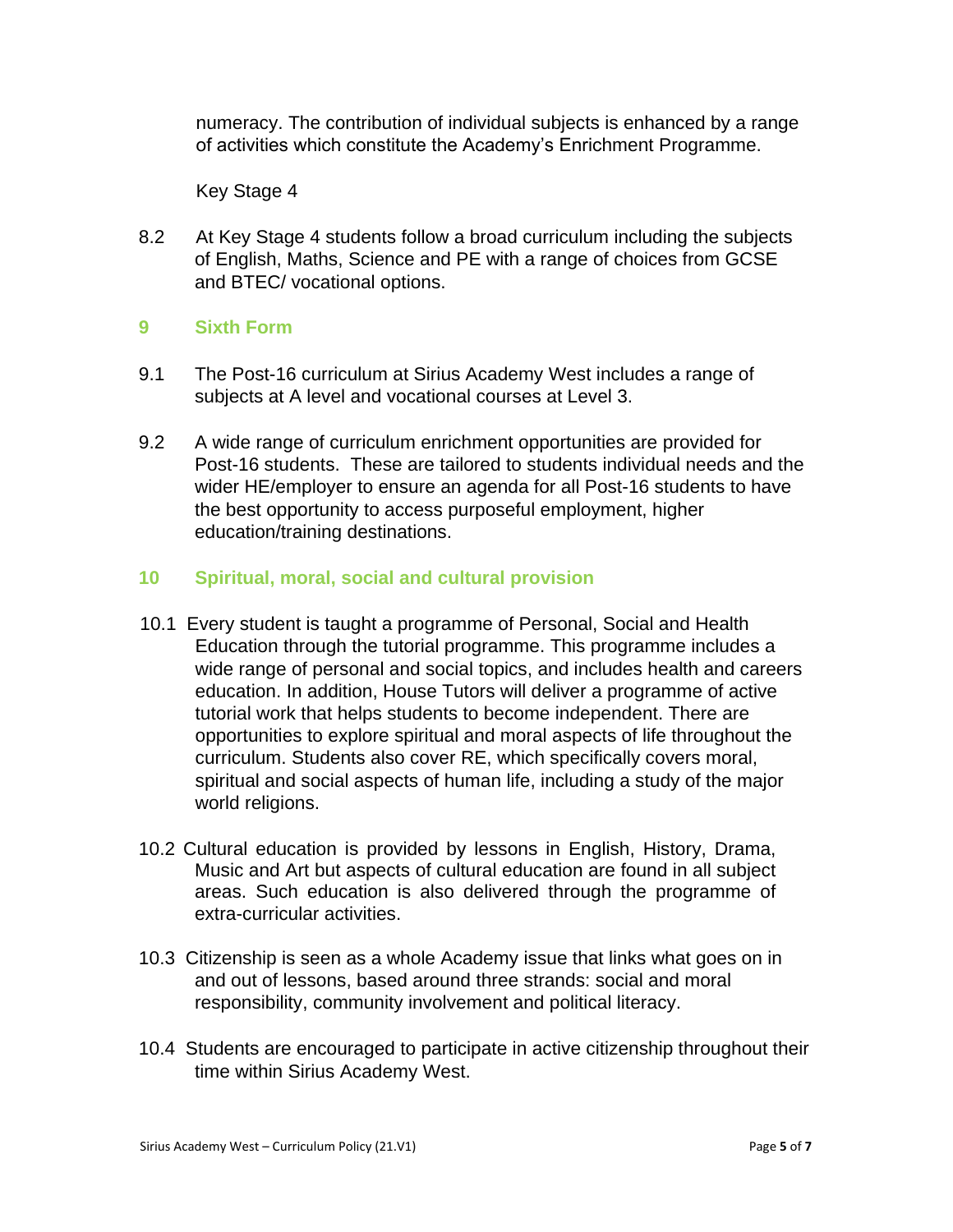#### **11 Access, Entitlement and Equal Opportunity**

- 11.1 It is the right of every student to have access to a curriculum that is rich and varied, that challenges and enables every student to achieve to his or her potential, and that prepares him or her to take a full part in adult and working life.
- 11.2 The Academy curriculum aims to ensure that this is the reality of classroom experience at Sirius Academy West. All students have different needs and backgrounds. Therefore, schemes of work, curriculum plans and timetable arrangements all need to ensure that students have full access to the curriculum and that teaching materials and styles are differentiated. Equality of opportunity is at the core of curricular provision.
- 11.3 Curriculum Directors have the responsibility to ensure that schemes of work and classroom activities reflect these aims. The Deputy Heads of School and Assistant Vice Principals monitor the work of Curriculum Directors to look specifically at access and entitlement and to ensure that equality of opportunity is built into classroom practice.
- 11.4 The Senior Leadership Team in each school have a responsibility to examine and monitor the operation of the curriculum, as a whole, so that arrangements for teaching and learning enable rather than restrict access and equality of opportunity.

# **12 Curriculum planning**

- 12.1 The key objective of curriculum planning is to plan and implement the curriculum for all learners, to meet statutory requirements within each school.
- 12.2 Detailed curriculum planning is normally undertaken in the first instance by teaching staff in curriculum areas, examined and supported by Curriculum Directors and at whole Academy level by the Senior Leadership Team. Overall curriculum plans are then drawn up by the Senior Leadership for discussion.
- 12.3 The curriculum is agreed by the Head of School, Deputy Heads of School and endorsed by the Local Governing Body.

It identifies a broad, balanced entitlement for each child covering the following areas of learning: